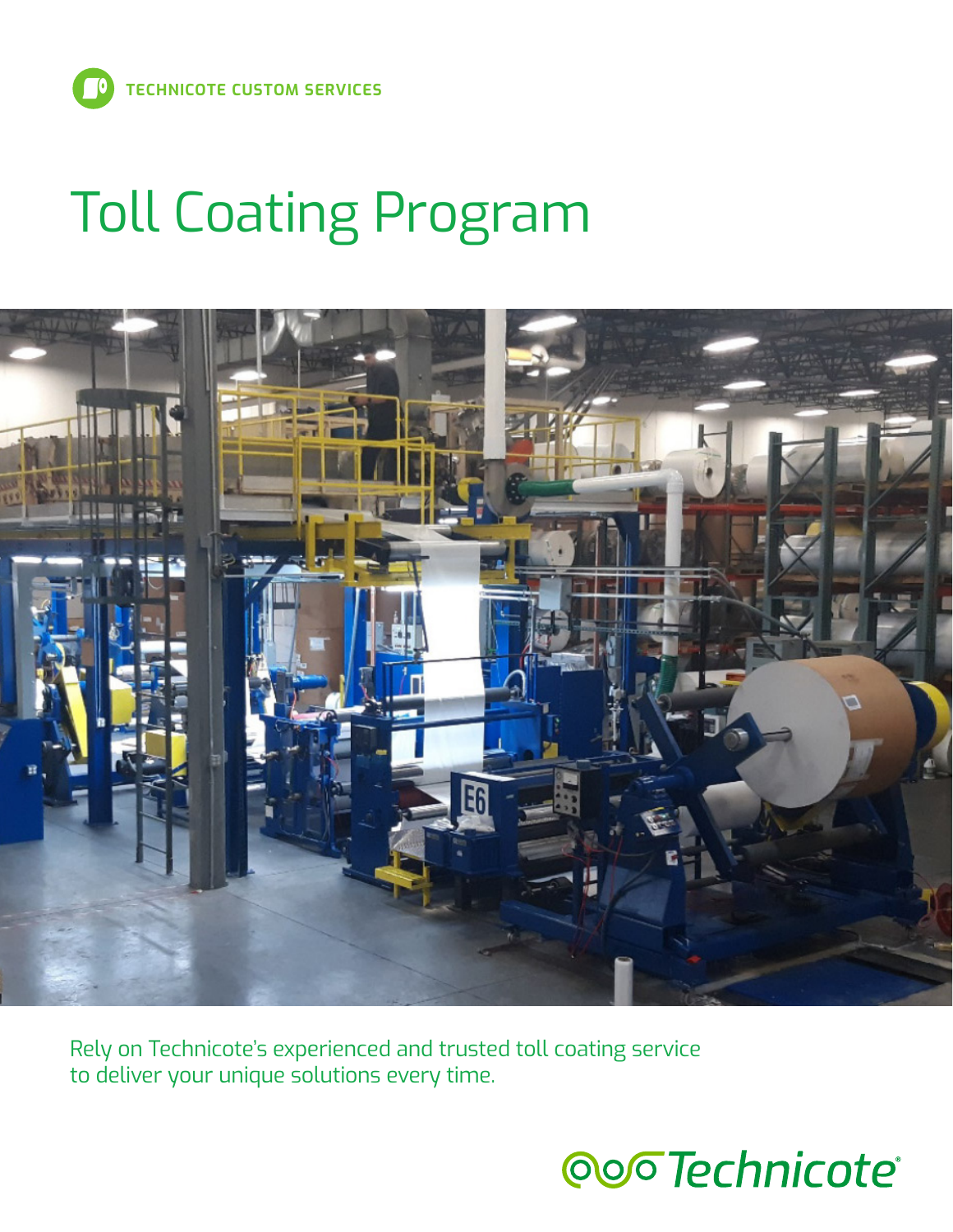Looking for an experienced partner to coat your unique facestock or liner? Technicote's Toll Coating Program combines decades of experience along with our wide variety of specialized and industry-approved adhesives to provide custom solutions. Technicote provides expert technical support and quick turnaround while staunchly protecting your proprietary materials.



# Benefits of Technicote Toll Coating Services

#### **40 YEARS OF TOLL COATING EXPERIENCE**

Our dedicated and experienced technical, sales and customer service teams provide the right solution so you can develop new products, meet customer timing and feel confident in the final product.

#### **TRUST**

Protecting your product is critical to Technicote — your material is kept confidential throughout our process.

#### **QUALITY**

[Click here to view Technicote's ISO 9001: 2015 certification by site.](https://www.technicote.com/services/iso-9001-2015-certification/)  Our manufacturing operators are experienced at running toll coat jobs.

#### **LARGE OR SMALL JOBS**

Technicote's process allows for quick delivery of orders ranging from the 5,000' minimum to large orders for Fortune 500 end users.

#### **CUSTOM SLITTING OR SHEETING**

Technicote can provide custom slitting and sheeting for certain toll coat projects.

#### **VARIETY**

Pair your facestock with dozens of Technicote's specialized items to match application requirements.



#### **EASY TO PAIR WITH MANY TECHNICOTE ADHESIVES**

Pair your facestock with a variety of Technicote's specialized adhesives:

- Acrylic
- Modified Acrylics
- Rubber Based
- Hot Melt
- Pattern

#### **Adhesive Capabilities include:**

- .6 1.5 mil thickness
- Multiple zone thermal drying

### **TECHNICOTE CAPABILITIES CHART**

| <b>AREA</b>     | <b>TECHNOLOGY</b>                                               | <b>CAPABILITIES</b>                                          |
|-----------------|-----------------------------------------------------------------|--------------------------------------------------------------|
| Films           | Variety of films including PP, PE, HDPE, LDPE, PVC              | 1 - 14 mil / 26", 27", 30", 52" or 60" wide / 20" - 40" O.D. |
| <b>Foils</b>    | Experience working with a variety of paper and metallized foils | 2 - 10 mil / 26", 27", 30", 52" or 60" wide / 20" - 40" O.D. |
| Paper           | Variety of papers including commodity, tag and specialty papers | 2 - 12 mil / 26", 27", 30", 52" or 60" wide / 20" - 40" O.D. |
| <b>Sheeting</b> | Paper and film pressure sensitive products; tag products        | Can sheet custom requested sizes                             |

*Requirements: Refer to the Toll Coating Agreement*

## *For more information about Toll Coating Services, contact your sales representative, email marketingdepartment@technicote.com or visit technicote.com.*

# **Qoo Technicote**

**Technicote Corporate Headquarters** 222 Mound Avenue Miamisburg, OH 45342 800-358-4448 technicote.com *Technicote® is a registered trademark of Technicote, Inc. v1.2*